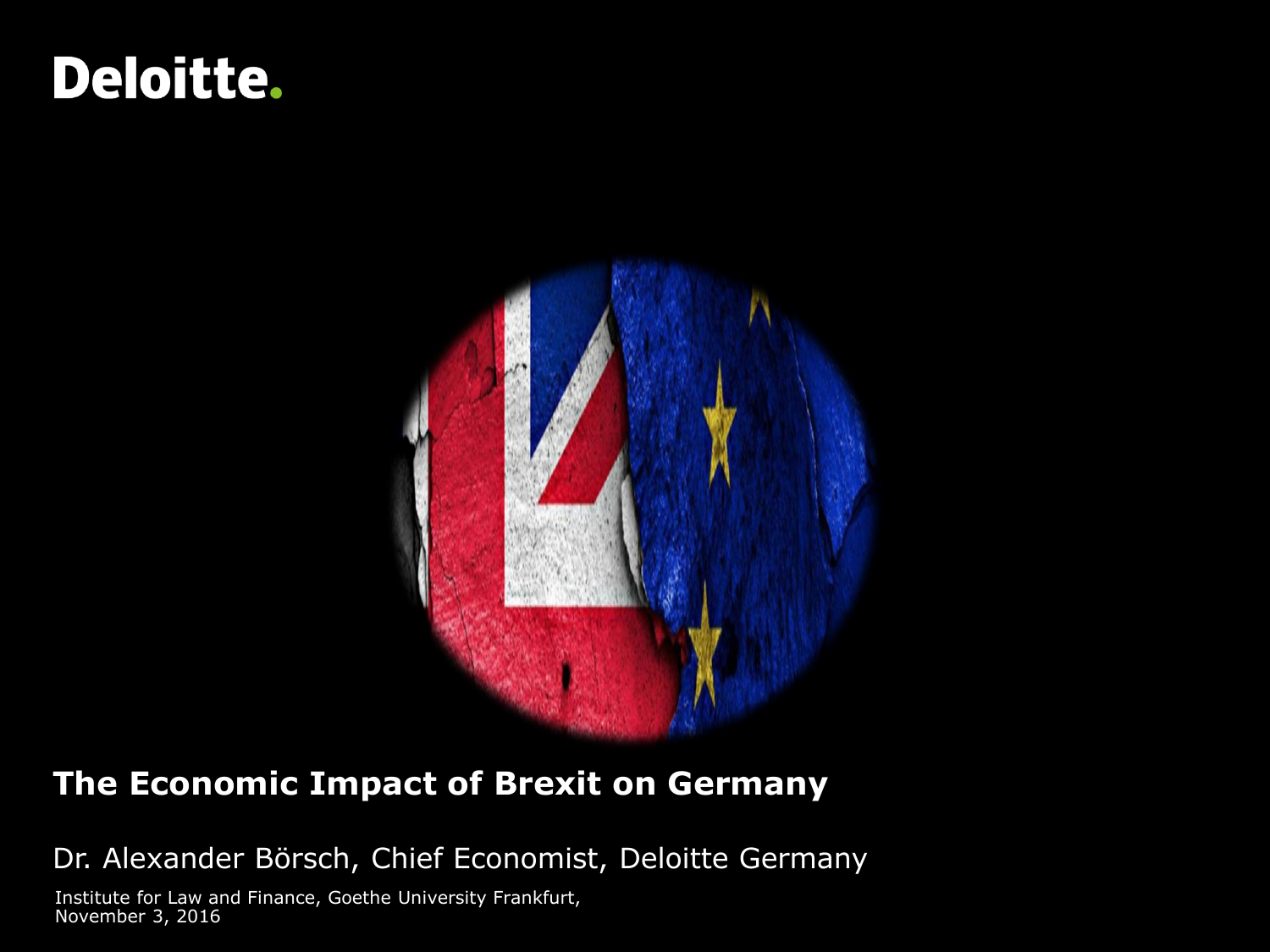## Brexit & the German export industry UK is a crucial export market for Germany



2016 Deloitte 2 Source: German Federal Statistical Office, British Office for National Statistics, Dow Jones<br>2016 Deloitte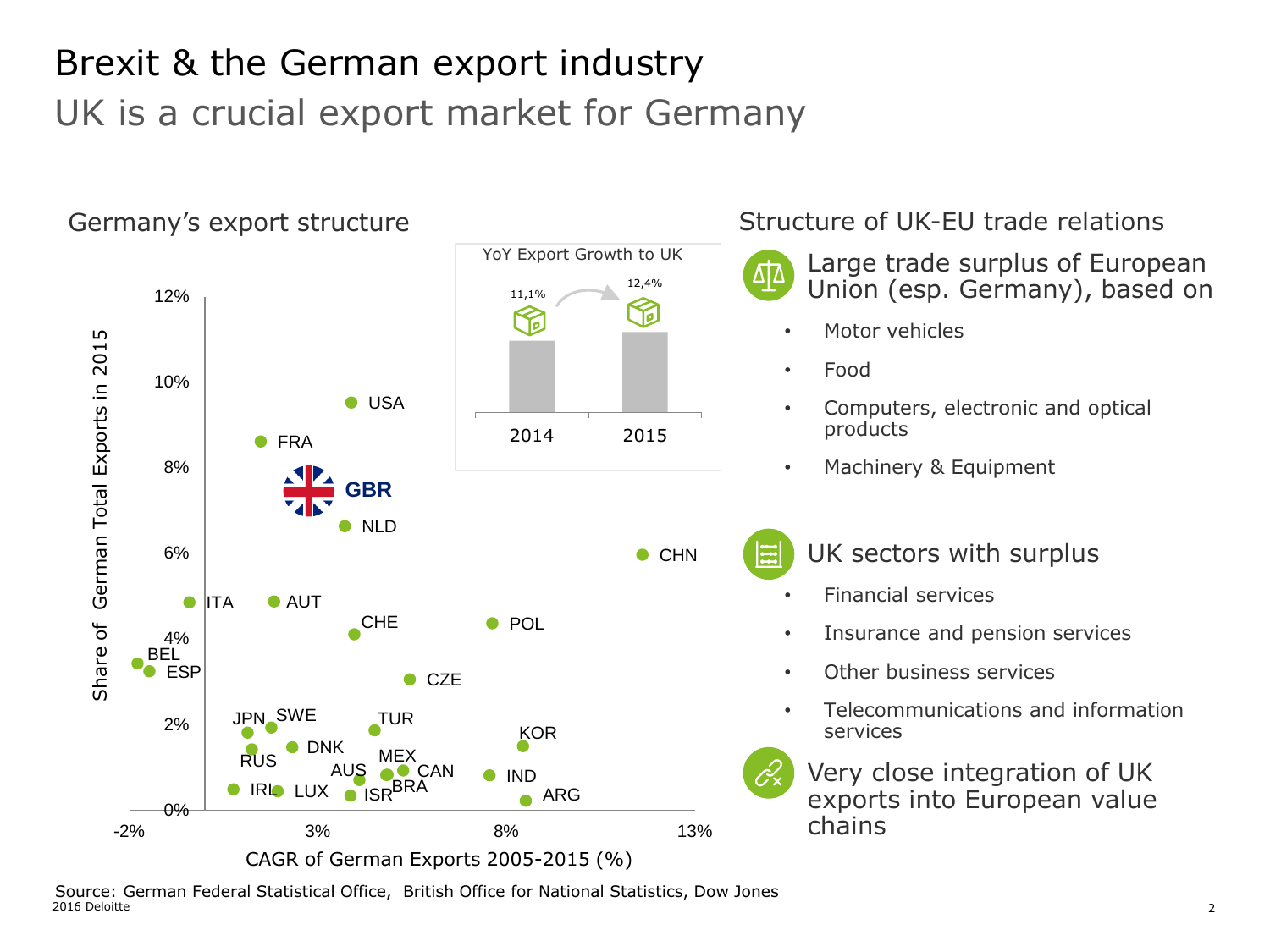### Brexit & the German export industry

UK will grow substantially slower – corporates hesitant to invest



<sup>2016</sup> Deloitte 3 Source: Deloitte CFO Surveys UK, OECD, Bank of England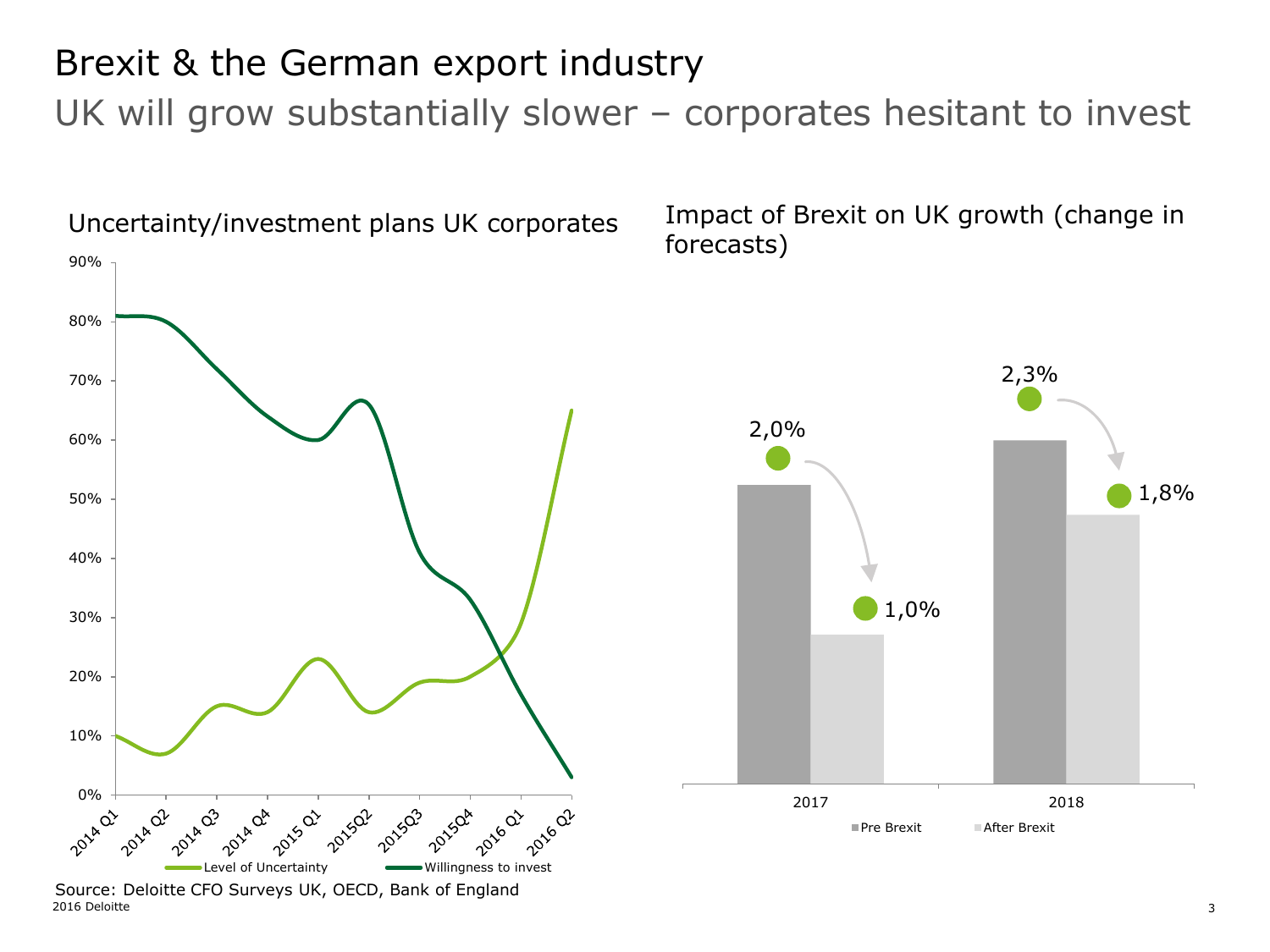#### 2016 Deloitte 4 Source: IW Köln

### Brexit & the German export industry

### The weakness of the pound affects German exporters substantially

Development of exchange rate **Implications for German exports** (Pound/Euro) since Brexit referendum



- 5% drop in pound lowers German exports by same amount
- 20% drop lowers exports by 17%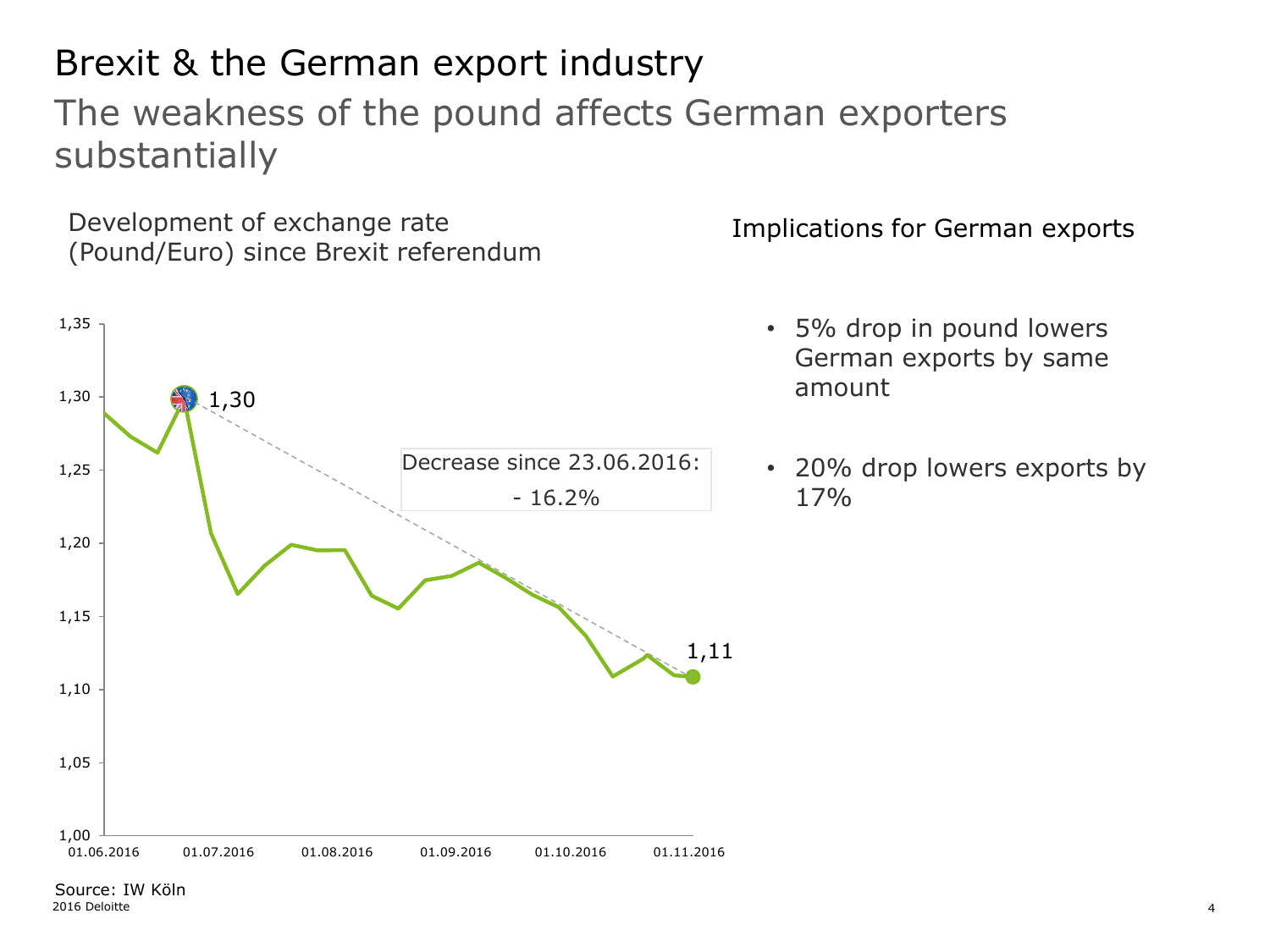## Brexit & the German export industry The vulnerability of sectors differs widely

Exposure of German sectors to the UK



2016 Deloitte 5 Source: Deloitte analysis based on Dow Jones data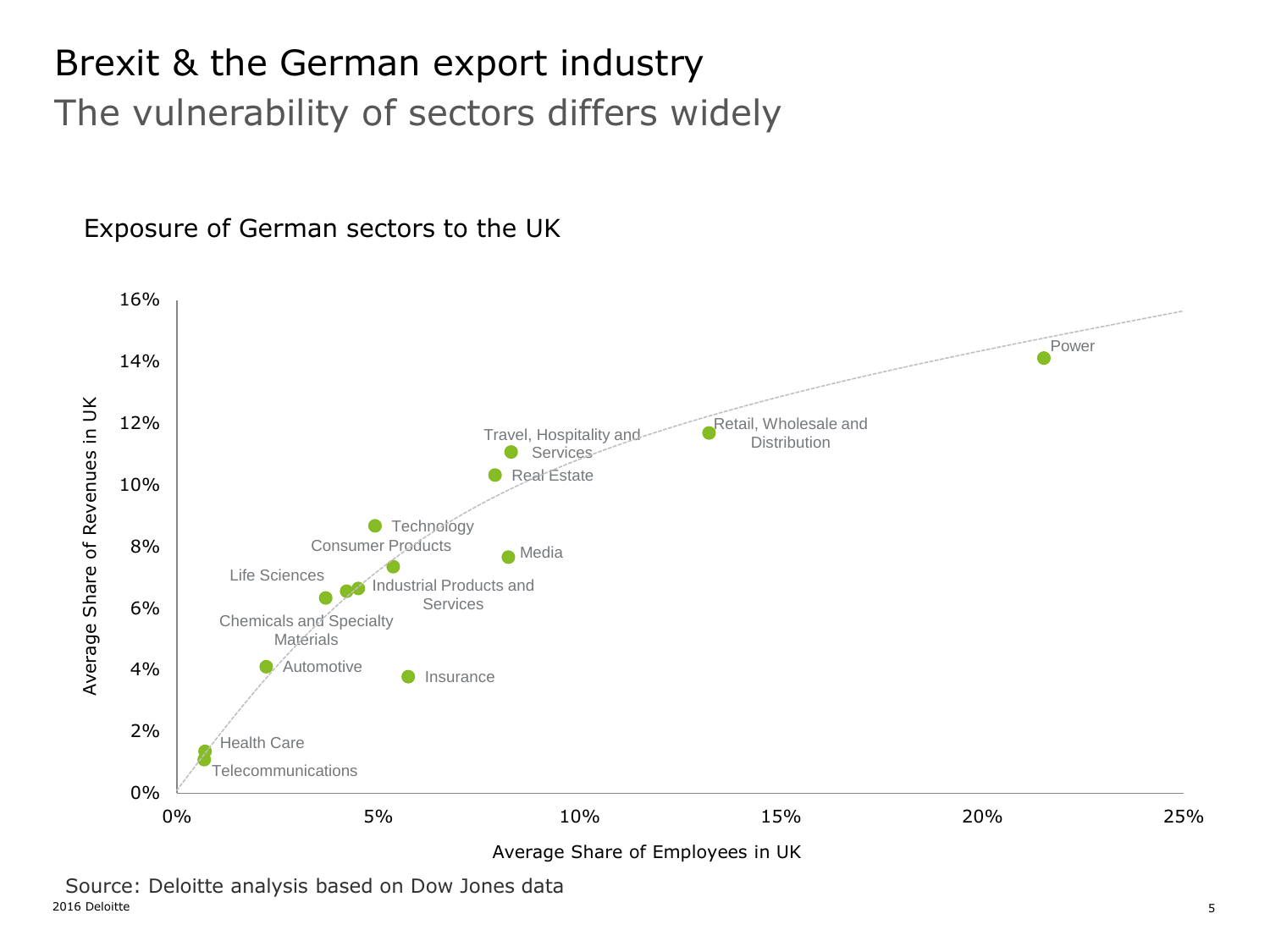### Foreign Direct Investment flows Locational competition has started





#### TIRED OF THE FOG? TRY THE FROGS!

#### BIENVENUE À PARIS LA DÉFENSE.

hauts-de-seine

Paris<br>Lâ<br>Défense

www.paris-ladefense.com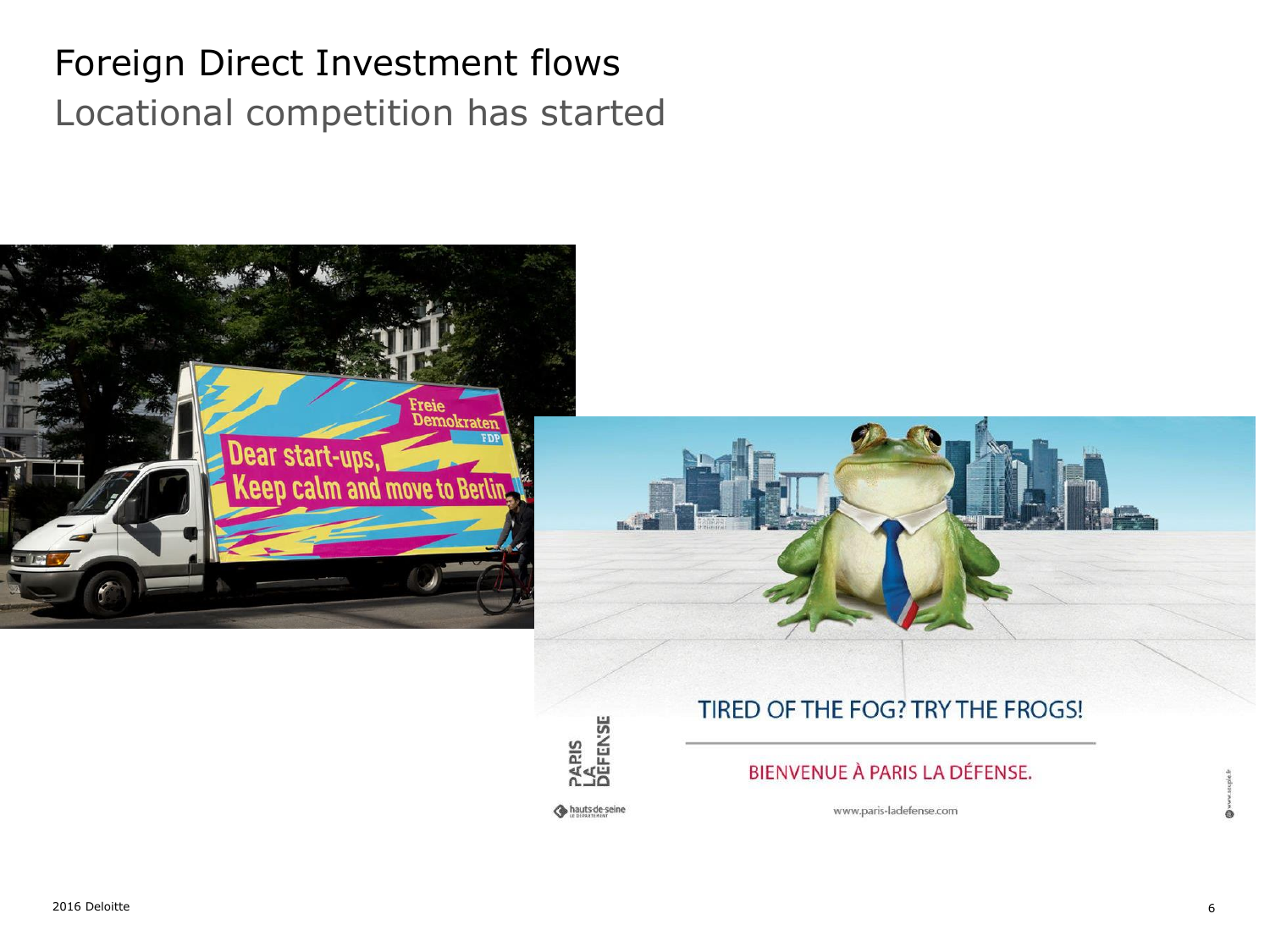### Foreign direct investment flows

Currently, the UK is the major gateway to European markets for foreign investors

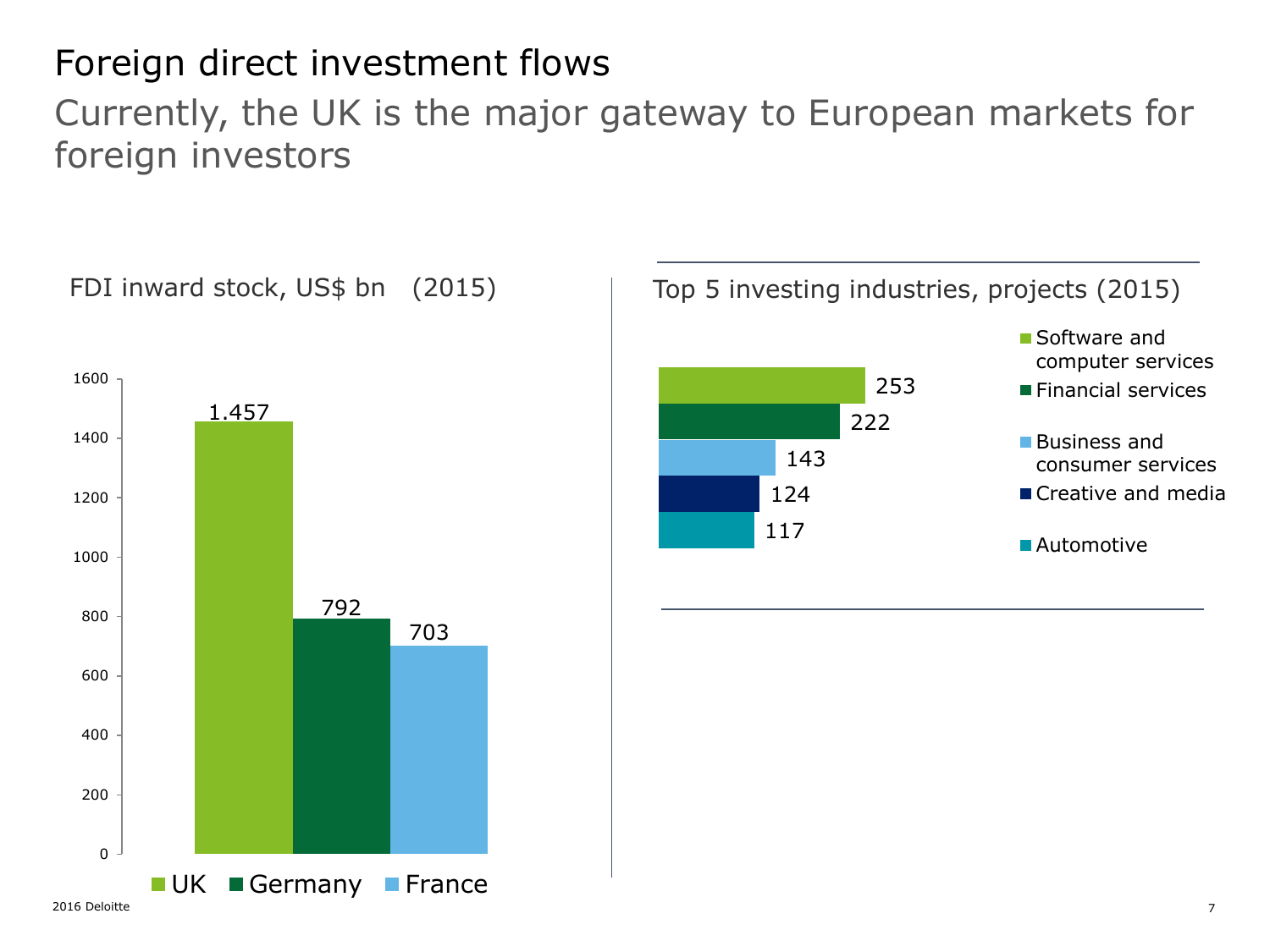### Foreign direct investment flows

Real estate experts expect higher demand for German property – and companies a re-direction of FDI flows

How will Brexit affect the German market for commercial property?

In the event of a Brexit how likely do you consider the following economic developments?



Source: Deloitte Expo Real survey, Deloitte/BDI survey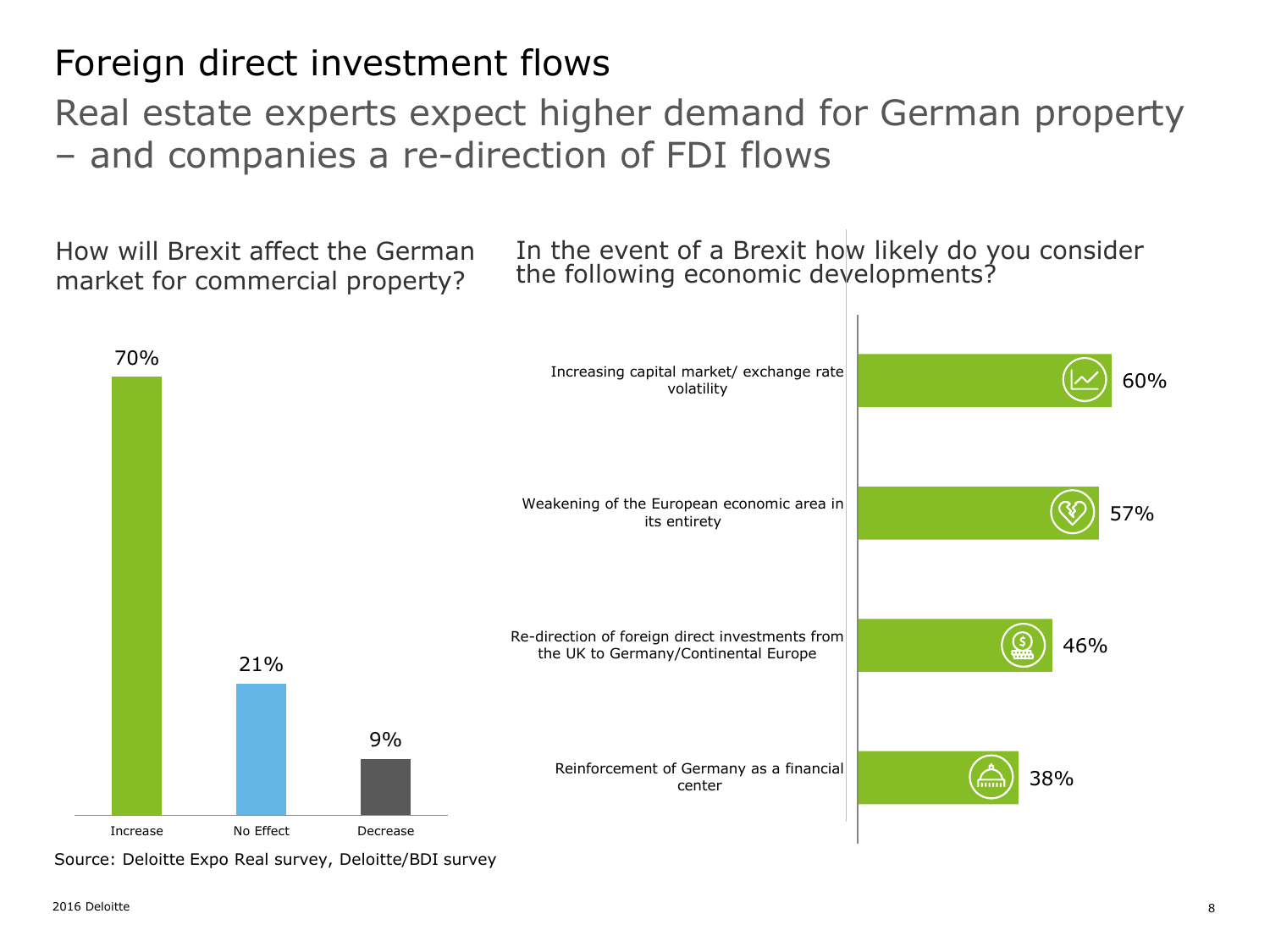### Foreign direct investment flows

The relative attractiveness of Europe for FDI will increase – changing investment dynamics possible in the long run

#### **Continuing comparative advantages of the UK**

- Deep capital markets
- Strong cluster in financial and other services
- Large international talent pool
- Time zone
- Language
- Legal system

#### **What might change**

- No direct access to the Single market, especially for tradable services
- Higher transaction costs to do business
- Shrinking international talent pool

### LSE estimate: Loss of access to single market would lower FDI flows into the UK by 22 percent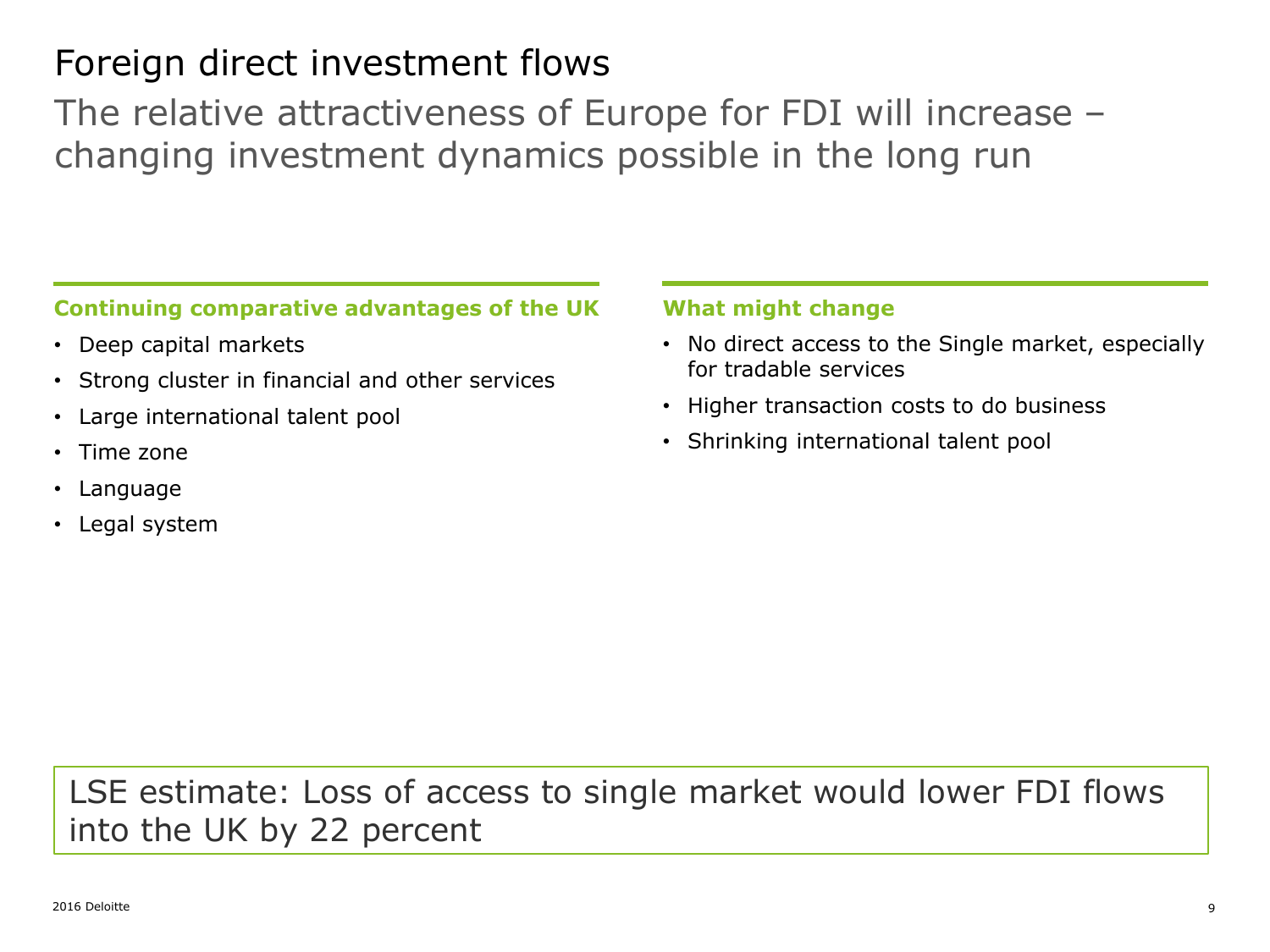### EU/UK negotiations

Negotiations will at least last 2 years – but possibly much longer

### Negotiation timetable



#### **What we know**

- Free movement of people will be key issue
- Trade negotiations usually last between five and ten years
- Huge administrative challenge
- Negotiation positions not consistent yet

#### **What we do not know**

- Is extension of negotiations after two years realistic?
- How can an interim regime look like?
- Can the EU agree on a common position?
- How will the UK manage the trade-off between services trade and free movement of people?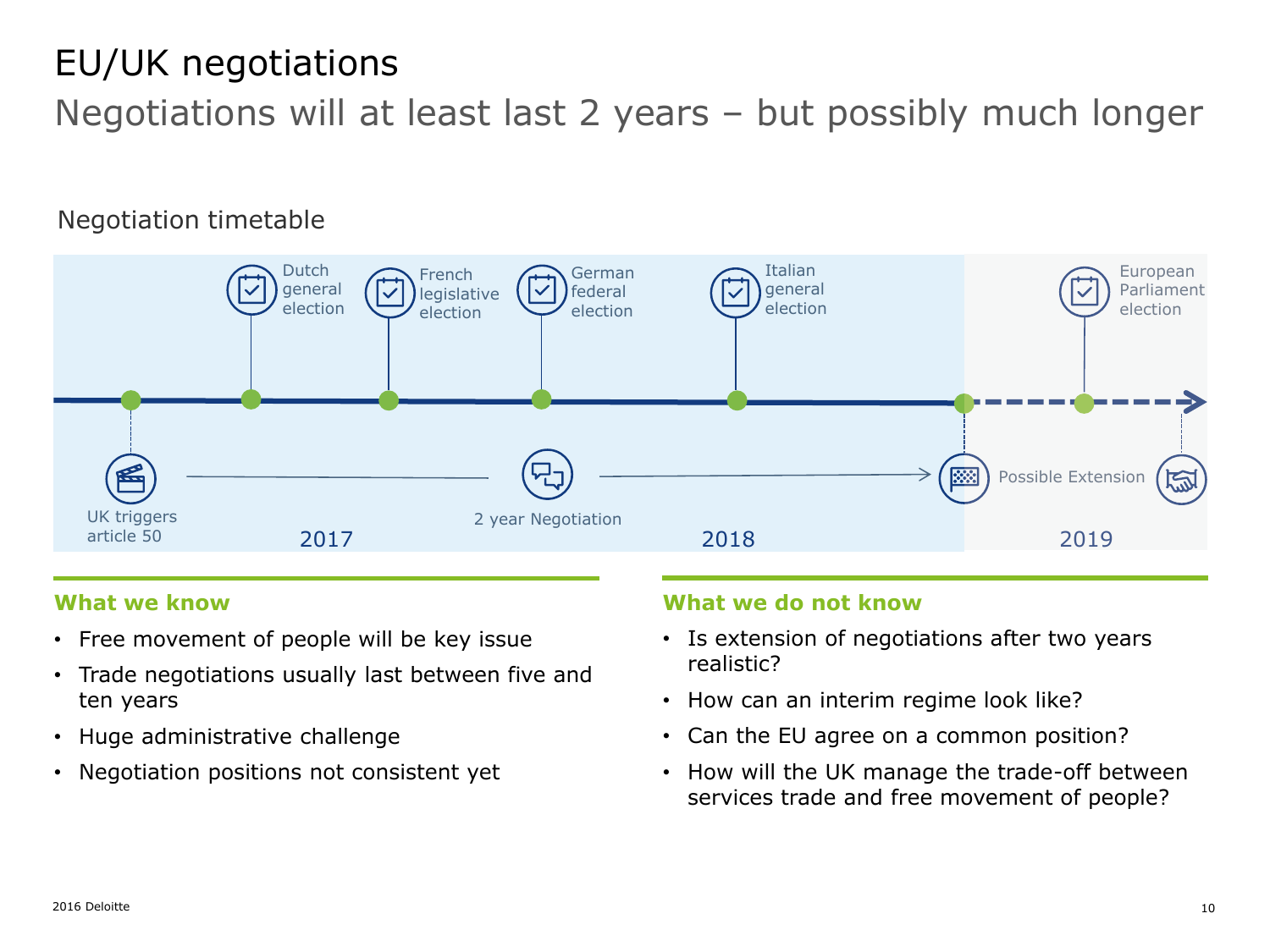### EU/UK negotiations

### European voters have strong views about conditions for a free trade agreement

It has been suggested that the next British government may seek a free trade deal with the European Union, but without any right for EU citizens to live and work in the United Kingdom. Which of the following reflects your view?

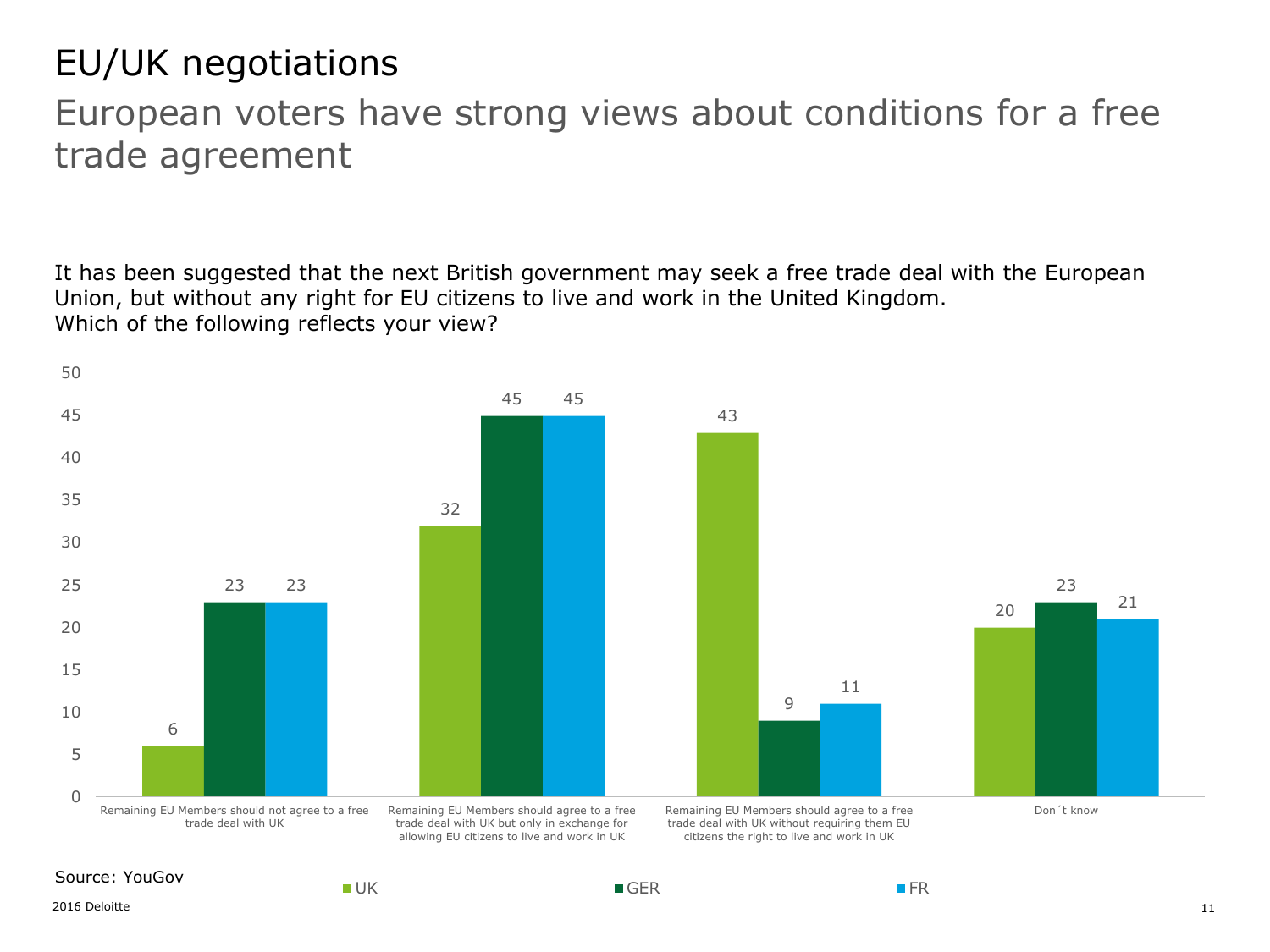### EU/UK negotiations To facilitate trade in services, a new kind of free trade agreement would be needed



• Regulatory convergence/mutual recognition/free movement vs. regulatory autonomy and migration control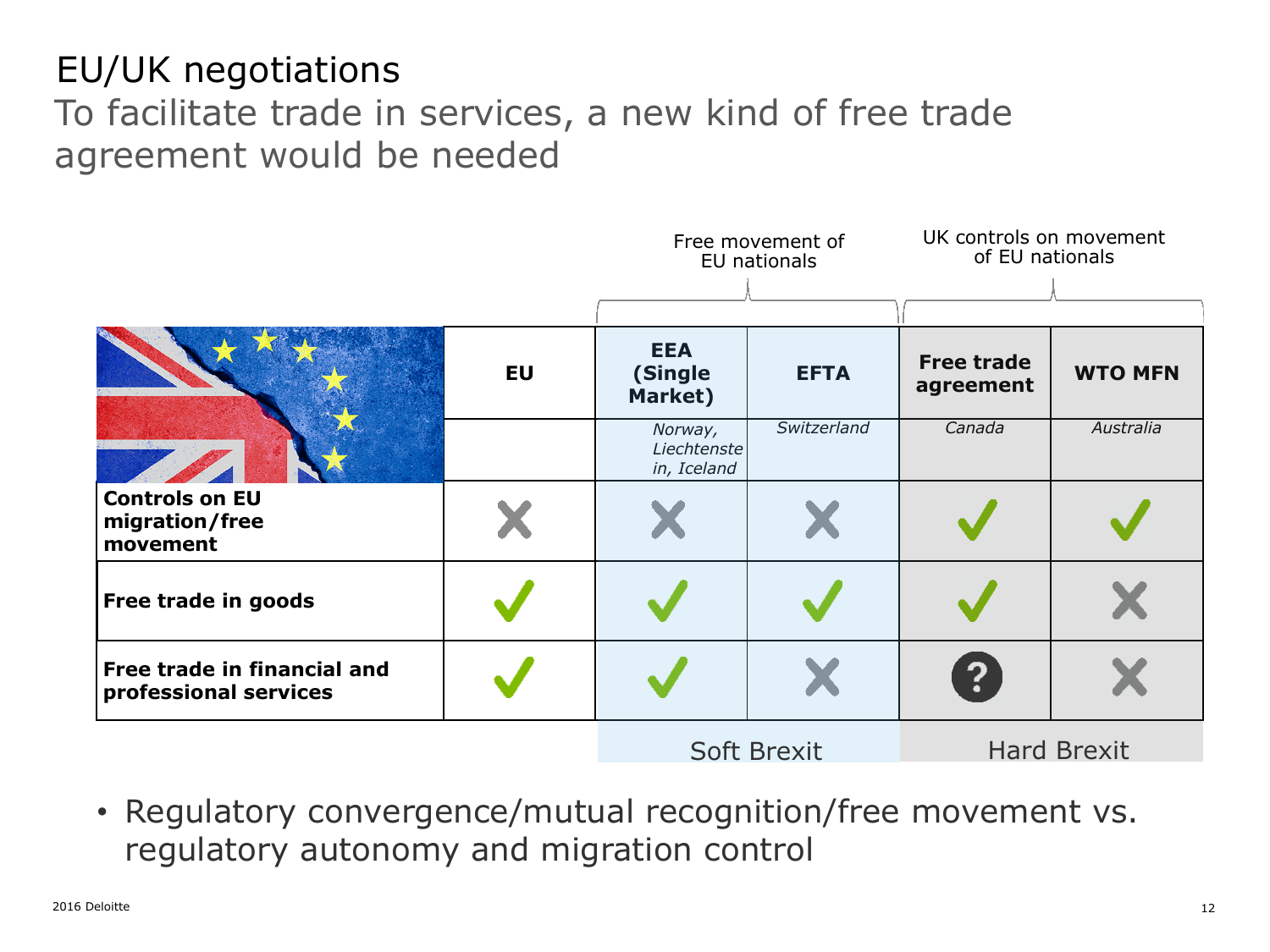### Key takeaways

- German export industry likely to suffer from lower growth in UK, from the depreciation of the pound and costs to reorganise supply chains
- Foreign direct investment flows will not change abruptly, but benefits and incentives to locate in Continental Europe will grow
- Free movement of people and services trade will be the crucial points in the UK/EU negotiations